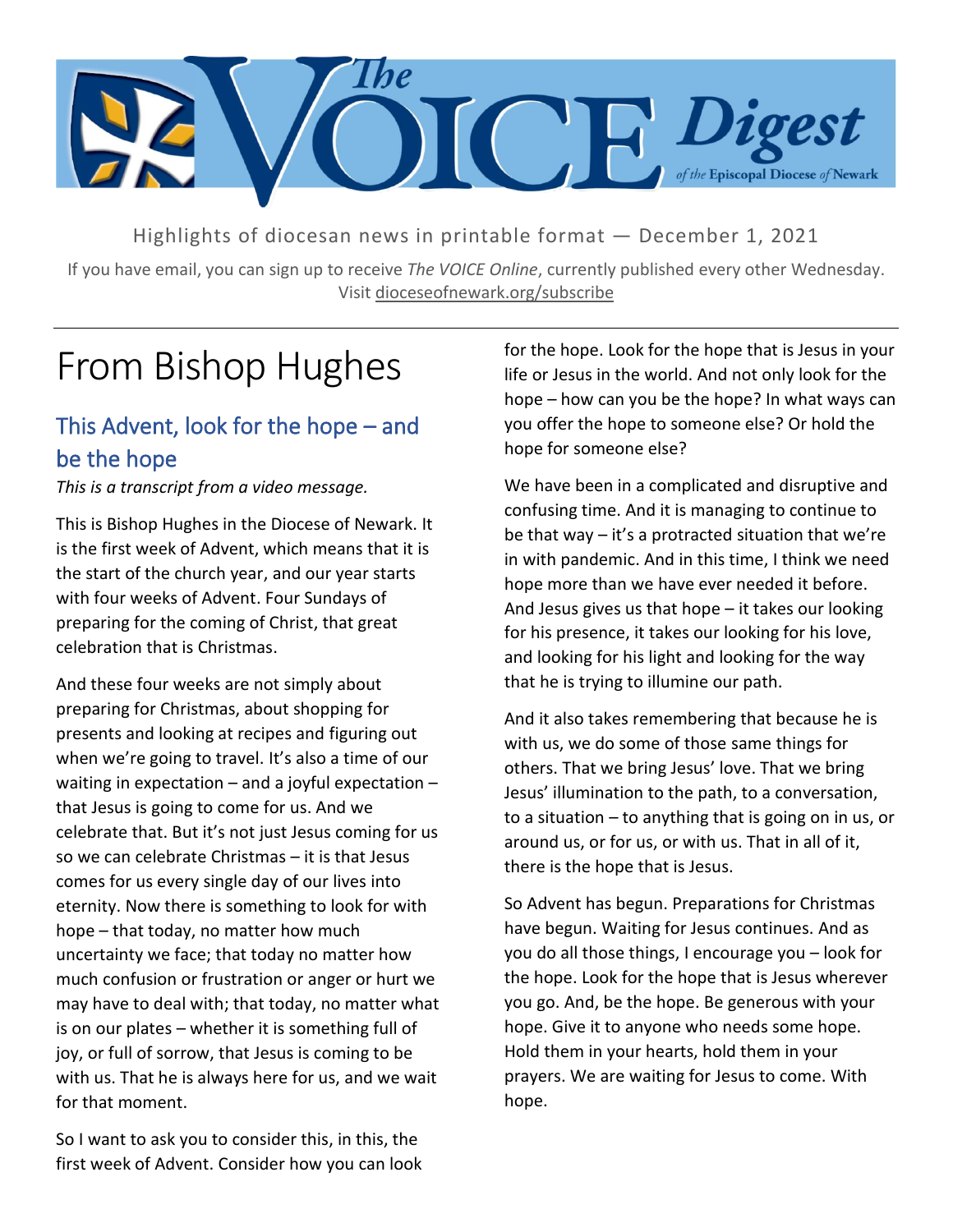## Stories from Our Congregations

## Six Constance Region churches prepare to host Afghan refugees *By Nina Nicholson*

It started with the images from thousands of miles away that dominated the news at the end of the summer. "I watched on TV, as we all did, when Afghan refugees were piling onto airplanes, struggling to get out of Afghanistan, and out of the terrible situation there," said Don MacGowan, outreach chair at St. Peter's, Mountain Lakes.

He went to St. Peter's Rector, the Rev. Michael Muller, and said, "We've got to do something."

MacGowan and his wife, Diane, began researching refugee resettlement online, which led to an invitation to a webinar where they were introduced to the work of Church World Service and the International Rescue Committee.

"After the webinar we reached out to both organizations to let them know we wanted to help in some way, and CWS came right back to us to discuss possibilities," said MacGowan.

"Michael Muller and I met with several CWS people in a Zoom call, and it was evident from the start that they know what they're doing and are well prepared to guide us in how to get started. They told us that the most fundamental need in refugee situations is housing."

MacGowan and Muller were aware that the rectory of a fellow church in their Regional Ministry Network, Constance and Her Companions, had been empty for over two years. (For the privacy of the refugee family, and at the recommendation of CWS, the town in which the rectory is located is not being disclosed.) In early October they approached the church's Vestry with the suggestion that they

make their rectory available for Afghan refugee housing for six months, a year, or even more. The Vestry was cautiously interested and willing to talk more. Muller also discussed the idea with the Constance Region clergy group.

The outreach committee of St. Mary's, Sparta was already providing financial support to Episcopal Migration Ministry's Afghan resettlement work, but "we wished there was a way we could do something even more hands-on," said the Rev. Dr. Debra Brewin-Wilson, St. Mary's Rector.

After learning about the budding local effort from Muller, Brewin-Wilson said, "I came back to the outreach committee and told them about it and they were very enthusiastic."

Church of the Saviour, Denville had already worked collaboratively with St. Peter's, Mountain Lakes on other projects, including the recent "Got Faith?" series, and was also eager to be involved, according to its Rector, the Rev. George Wong.

In addition to the Sparta and Denville congregations, St. John's, Boonton; St. David's, Kinnelon; and Christ Church, Pompton Lakes also signed on to the Afghan resettlement project.

The clergy from the six congregations did a site visit of the empty rectory, along with MacGowan and several Vestry members of the church that owns the rectory.

"We talked about this undertaking together, we walked through the rectory and agreed it is a good house with four bedrooms, two-and-a-half baths – a full-size house, for a full-size refugee family," said MacGowan.

"There was agreement among that group, saying 'Let's try to make a go of it.'"

They invited CWS to join a meeting with the Vestry to answer questions and address concerns. "They gave clear answers about responsibilities," said MacGowan. "We learned that CWS carefully vets families, they check out the communities in which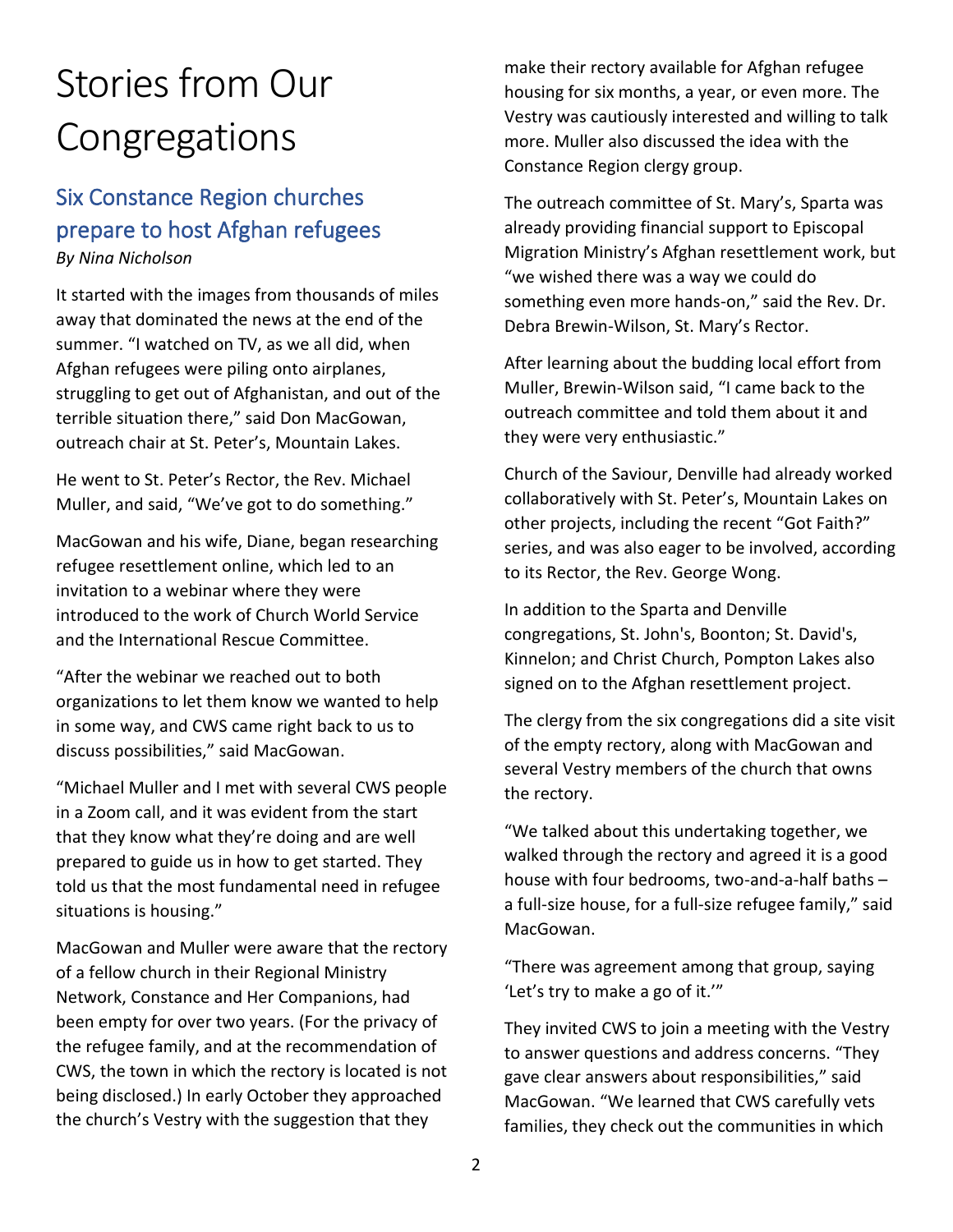they might live, they examine the house being offered, and they gauge the people involved in making it all happen. They've got checklists galore to be sure they don't miss anything. They say, 'Our job is to match you with a family that we think will be right for your situation.'"

CWS is flexible in working with family sponsors to decide who will be responsible for the needs of the family being hosted. They discuss the extent to which the six churches want to get involved with helping the family make social services arrangements in the community, or with medical services, or education, or learning English as a second language, or exploring the neighborhoods. "The six churches can decide if we want to do some or all of those things. At one extreme, we might simply say to CWS, 'Here's a house, and you handle the rest.' Or we might say, 'Here's a house, and we want to be very involved in getting the family settled.' We can pick any point in this continuum and say, 'This is what we're willing to do.'"

The Vestry's biggest concern was, 'What happens if things just doesn't work with our family?' to which CWS said, 'We place them elsewhere, and bring in another family we feel will be better suited.'" It was the needed response.

Confident in the support they could expect from CWS, and told that they could expect an Afghan family to arrive in December, the six churches got to work preparing the rectory to receive them.

On Saturday, Nov. 13, 35 volunteers gathered at the rectory for a workday. They did a deep cleaning of rectory, touched up paint, and did some electrical work and some small repairs. They also gave the front and back yards a thorough fall cleanup.

St. Mary's Sparta staked out the kitchen as their contribution, "because cooking and food are very important here at St. Mary's," said Brewin-Wilson.

A St. Mary's parishioner who has woodworking skills went to the workday with her husband. The two of them repaired the kitchen cabinets and window trim, while Brewin-Wilson's husband replaced electrical outlets.

For dishware, "we basically raided St. Mary's," said Brewin-Wilson, "because St. Mary's has a lot of nice heavy serviceable sets of dishes and mugs and stuff like that. Then using some of the funds that the outreach committee set aside, a few of us went out and bought the pots and pans, some of the small appliances like a coffee maker, toaster, blender – things of that nature – and then some other people donated other niceties that would help make it feel welcoming for them." St. Mary's is also providing additional outreach funds to replace the exhaust fan and lights over the stove.

Wong, the Rev. Deacon Ken Boccino and a couple of Denville parishioners also participated in the workday – and they brought along a Presbyterian neighbor, who learned of the project after Wong shared it with a clergy colleague in Denville, Pastor Tim Clarkson of Union Hill Presbyterian Church.

"You see this circle starting maybe from Michael [Muller] and myself – an initial spark," said Wong, "and then growing to six churches plus my friend Tim Clarkson at the Union Hill Presbyterian Church. Probably other people will join in too."

Wong continued, "These boundaries that we erect – even between our own churches – they're just not helpful and we've got to start knocking them down. This is a small piece of that."

Brewin-Wilson agrees. "I think so often we kind of get in our parishes and we get a little isolated, and we think that it's all just on us or we can only look at our town boundaries," she said. "But I think if we could learn to work more cooperatively across the regions, across the diocese, I think really good things could happen."

Since the rectory was unfurnished, the churches used Sign-Up Genius to solicit donations of furniture, housewares, and supplies. MacGowan reports, "We've had 78 submissions with